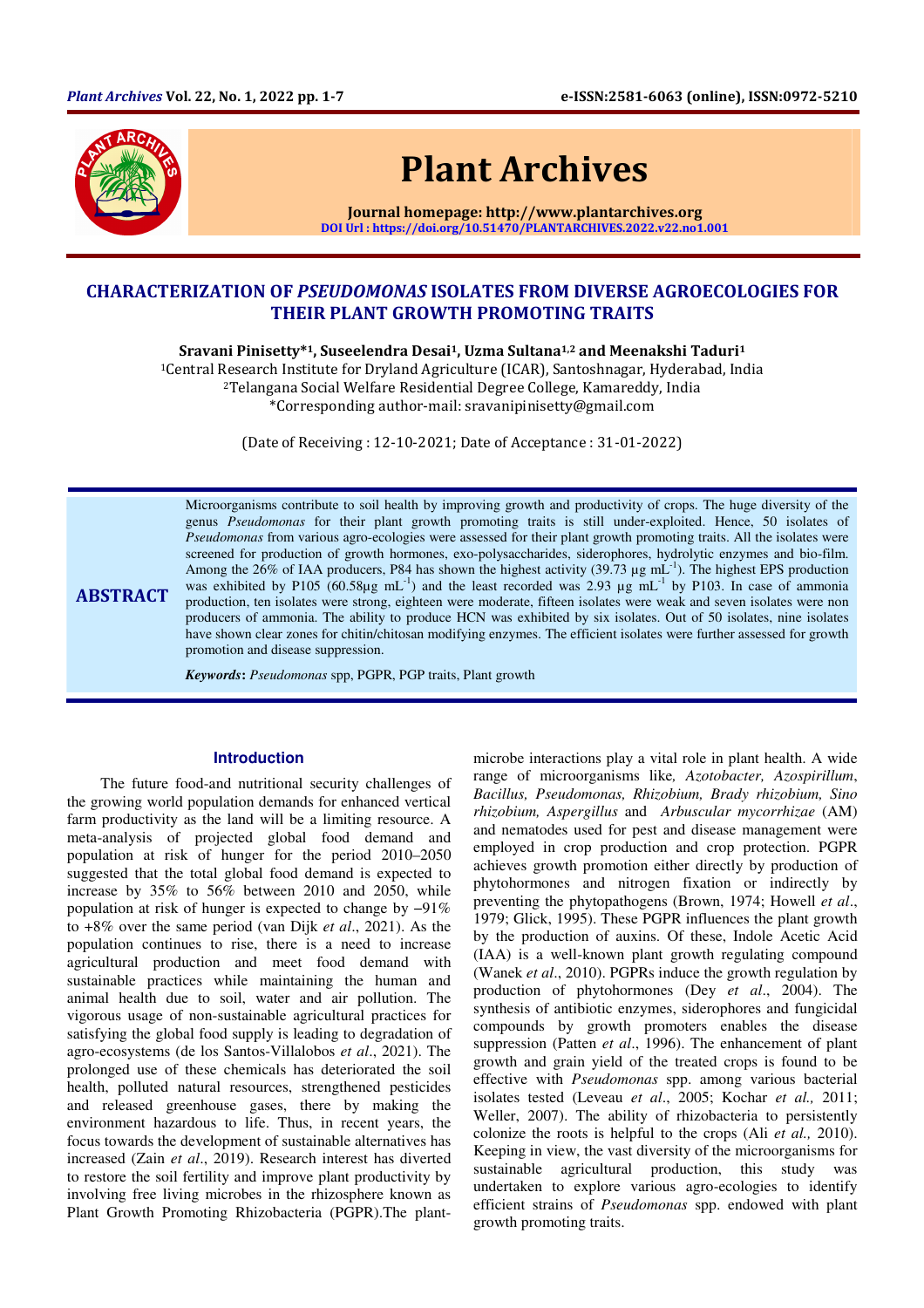#### **Material and Methods**

#### **Source of culture, maintenance and evaluation of PGPR traits**

Several isolates of *Pseudomonas* spp. were collected from various agro-ecologies of India and stored in the ICAR-CRIDA culture bank, Hyderabad, India. Out of them, 50 isolates were used in this study. From the stock cultures working culture slants were prepared and used throughout the study. All the isolates of *Pseudomonas* were characterized for the presence of PGPR traits by following standard procedures both qualitatively and quantitatively.

#### **Qualitative estimation of Indole acetic acid (IAA) and Gibberellic acid (GA3)**

The ability of the isolates to produce IAA and  $GA_3$  was assessed using minimal medium containing 0.1% Ltryptophanas described by Gordon and Weber (Gordon *et al.,* 1951). The tubes containing10 ml of the medium was inoculated with 100  $\mu$ L bacterial culture and incubated for 48 h at 28°C. The medium was centrifuged for 15 min at 10000 rpm after incubation. The supernatant was transferred to a fresh tube and the pellet was discarded. The culture filtrate was mixed well with equal volume of ethyl acetate. The ethyl acetate layer was dried over  $Na<sub>2</sub>SO<sub>4</sub>$  and evaporated. The obtained crystals were dissolved in acetone. Along with standard phytohormones the sample was spotted on silica gel-60  $F_{254}$  ready-to-use TLC plates (Merck) and run using a solvent mixture of ammonia: water: isopropanol (1:1:10 ratio) for 30 min. The plates were sprayed with a reagent of  $3\%$  H<sub>2</sub>SO<sub>4</sub> in methanol with 50 mg of FeCl<sub>3</sub> and are air dried. The spots were observed for orange-coloured spots (IAA) and greenish spots  $(GA<sub>3</sub>)$  under UV light.

#### **Quantitative estimation of IAA**

IAA was estimated quantitatively by using minimal medium amended with 0.1% L-tryptophan (Gordon *et al.,* 1951). An aliquot of 100 µL culture suspension was inoculated into 10mL sterile broth and incubated at 30°C for 48 h. The medium was centrifuged for 15 min at 10000 rpm after incubation. The supernatant was transferred to a fresh tube and the pellet was discarded. IAA standards were prepared from 100  $\mu L^{-1}$  stock solution. An aliquot of 0.5mL of the standards and supernatant of the sample were taken in test tubes to which two mL of Salkowski's reagent was added and incubated in dark for 20 min. The optical density was recorded at 530 nm in a UV-Visible spectrophotometer.

#### **Quantitative estimation of GA<sup>3</sup>**

 $GA<sub>3</sub>$  was quantified by colorimetric method using minimal medium amended with 0.1% L-tryptophan (Holbrook *et al*., 1961). 10mL of sterile broth was inoculated with 100  $\mu$ L of bacterial suspension and incubated at 30 Cfor 48 h. The culture broth was centrifuged for 15 min at 10000 rpm and the supernatant was transferred to a fresh tube. To 10 mL of the supernatant 2mL each of potassium ferrocyanide and zinc acetate were added and centrifuged for 15 min. The supernatant was collected and to 5mL of the aliquot, 5mL of 30% HCl was added and incubated at 20°Cfor 75 min. Blank sample treated with 5% HCl served as control. The absorbance was measured at 254 nm using a UV-VIS spectrophotometer (Elico, India) and  $GA_3$ content was calculated from standard curve.

#### **Detection of ammonia production**

To test the production of ammonia, 50 *Pseudomonas*  isolates were grown in 10 mL of sterile peptone broth and incubated for 72h (Bano *et al*., 2003). Ammonia production was detected by addition of 0.5 mL of Nessler's reagent to the bacterial suspension after incubation and observed for colour change. The intensity of the colour developed from yellow to brown differs based on the ammonia produced by an isolate.

### **HCN production**

All the isolates were screened for the HCN production using King's B medium amended with 0.44 % of Lglycine.100µL bacterial inoculum was plated on the medium (Bakker *et al*., 1987) Whatman No.1 filter paper discs soaked in a mixture of 0.5% picric acid and  $2\%$  Na<sub>2</sub>CO<sub>3</sub> solution were fixed to the lid of the petridishes inoculated with the test cultures. The plates were sealed with parafilm and incubated at  $28\pm2^{\circ}$ C for 48 h. The appearance of orange colour indicates cyanogenic activity of the test isolates.

#### **Estimation of exo-polysaccharides (EPS)**

Active bacterial isolates were inoculated in 50 mL of trptone soya broth and incubated in a shaker with 120 rpm atfor 48 hat 28°C. The culture suspension was centrifuged for 10 min at 10000rpm. The pellet was extracted, dissolved in 0.4 percent KCl and centrifuged for 10 minutes at 5000 rpm. The supernatant was collected and diluted with two volumes of cold ethanol and refrigerated overnight. The cold mixture was centrifuged at 15000 rpm for 20 min. The pellet was resuspended in 1mL of demineralized water and further used for EPS estimation using Anthrone reagent method (Celik *et al*., 2008).

#### **Bio-film formation**

All the bacterial isolates were inoculated in sterile polypropylene tubes containing King's B broth medium and incubated for 36-48 h at 28°C. After incubation, the medium was decanted and the tubes were rinsed with phosphate buffered saline (pH 7.3) and dried. The tubes were then stained with 0.1% Crystal violet for a minute and decanted. The formation of violet ring at the top is an indication for biofilm formation (Ansari *et al.,* 2018).

#### **Detection of siderophores**

Active bacterial cultures were spot inoculated on the CAS Blue-agar medium (Schwyn *et al*., 1987) for detection of siderophores. Plates were incubated for 24 h at 28°C. The positive result is indicated by an orange halo around the bacterial colony.

#### **Detection of extracellular enzymes**

#### **(i) Detection of Amylase**

Qualitative analysis for amylase activity was conducted by using Nutrient Agar medium amended with Starch (1% w/v). Bacterial culture was spot inoculated and incubated at  $28\pm2\degree$ C for 48 h. The plates were then stained with iodine for 10 min. A zone of clearance observed around the isolates with a dark blue or black background indicates a positive result (Luang-In *et al*., 2019).

#### **(ii) Detection of Cellulase and Protease**

Cellulase was qualitatively assessed using Nutrient agar amended with 1 percent carboxy methyl cellulose whereas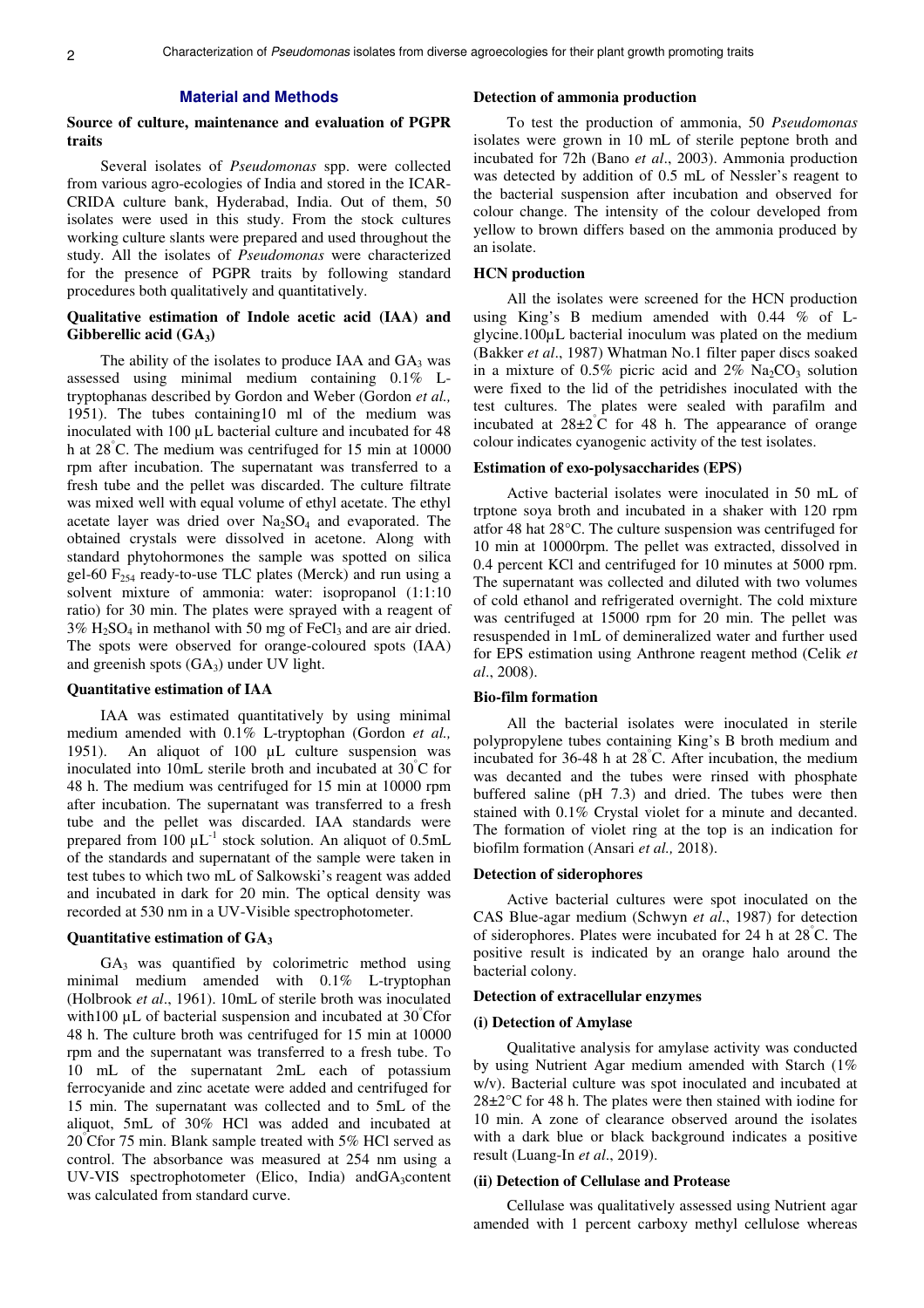protease was assessed using 1 percent skimmed milk powder as sole carbon source in mineral salts medium (Booth, 1971). The test cultures were spot-inoculated on respective plates and incubated for 48 hours. Isolates with a clear zone were considered positive for protease. The test plates for cellulase were stained with 0.1 percent Congo red solution for 10 min, washed with 1M NaCl and then flooded with 1M acetic acid for 10 min. The zone of clearance around the colony indicates cellulase activity.

#### **(iii) Detection of Pectinase**

Pectinase screening agar was prepared with  $NaNO<sub>3</sub> 2g$ , KCl 0.5g, MgSO<sub>4</sub> 0.5g, K<sub>2</sub>HPO<sub>4</sub> 1g, tryptone 0.5g, agar 20g, pectin 10g, and distilled water 1L. Active bacterial cultures were spot-inoculated and incubated at 37°C for 24 h and observed for clear zone formation (Tabssum *et al*., 2018).

#### **(iv) Detection of chitin-chitosan modifying enzymes(CCME)**

The test cultures were inoculated in 5 mL King's B medium and incubated in a shaker at  $28^{\circ}$ C for 24 h and were centrifuged at 10,000 rpm for 10 min to remove the bacterial cells. Supernatant was dried in liquid nitrogen and the samples were freeze dried under vacuum in a lyophilizer. Dot blot assay was used to screen for the presence of CCME on

**Table 1 :** Quantitative estimation of IAA and GA

5×5 cm polyacrylamide gels. Substrate was prepared by dissolving 1mg (chitosan 56%) in 1 mL of 100mM glacial acetic acid and incubated overnight by shaking. The protein samples were diluted in 50 mM sodium acetate buffer (pH 5.2) to a final concentration of 10 mg  $mL^{-1}$  and spot inoculated (3 L) on to the prepared gels. The gels were incubated overnight at 37°Cin a moist chamber. After incubation, the gels were stained with calcofluor white for 5 min and rinsed twice with water. Lytic zones were revealed by UV illuminationin a gel documentation system (Kumar *et al.,* 2019).

#### **Results**

#### **Quantitative estimation for production of IAA and GA<sup>3</sup> by** *Pseudomonas* **isolates**

Of all the isolates of *Pseudomonas* screened for phytohormone production, thirteen isolates produced IAA and twelve isolates produced GA3. Across the isolates, the range of 15.70 (P105) to 39.73 $\mu$ gmL<sup>-1</sup>(P84) was observed for IAA production and the range varied from 16.24 (P116) to 38.57  $\mu$ gmL<sup>-1</sup> (P118) in case of GA<sub>3</sub> production. Six isolates showed both IAA and  $GA_3$  (Table 1).

| S.No.<br><b>Isolates</b> |                  | IAA $(\mu g \, mL^{-1})$ | S.No.            | <b>Isolates</b>  | $GA_3(\mu g \text{ mL}^{-1})$ |  |
|--------------------------|------------------|--------------------------|------------------|------------------|-------------------------------|--|
| 1.                       | P78              | $18.90(\pm 2.55)$        | 1.               | P76              | $37.98(\pm 1.18)$             |  |
| 2.                       | <b>P80</b>       | $32.90(\pm 1.58)$        | 2.               | P84              | $23.91(\pm 1.39)$             |  |
| 3.                       | P84              | $39.73(\pm 1.20)$        | 3.               | P87              | $26.64(\pm 1.18)$             |  |
| 4.                       | P87              | $24.81(\pm 1.66)$        | $\overline{4}$ . | P95              | $29.16(\pm 0.65)$             |  |
| 5.                       | P92              | $37.56(\pm 1.99)$        | 5.               | P <sub>103</sub> | $33.52(\pm 1.50)$             |  |
| 6.                       | P94              | $30.68(\pm 0.99)$        | 6.               | P <sub>105</sub> | $18.12(\pm 1.51)$             |  |
| 7.                       | P <sub>100</sub> | $32.23(\pm 1.85)$        | 7.               | P110             | $18.88(\pm 0.69)$             |  |
| 8.                       | P <sub>105</sub> | $15.70(\pm 1.74)$        |                  | P116             | $16.24(\pm 1.28)$             |  |
| 9.                       | P <sub>108</sub> | $34.54(\pm 2.31)$        | 9.               | P118             | $38.57(\pm 1.01)$             |  |
| 10.                      | P <sub>110</sub> | $28.30(\pm 1.76)$        | 10.              | P <sub>120</sub> | $34.86(\pm1.06)$              |  |
| 11.                      | P113             | $25.60(\pm 1.94)$<br>11. |                  | P <sub>123</sub> | $30.25(\pm 0.89)$             |  |
| 12.                      | P118             | $29.85(\pm 1.81)$        | 12.              | P <sub>125</sub> | $29.16(\pm 0.65)$             |  |
| 13.                      | P <sub>120</sub> | $26.06(\pm 1.37)$        |                  |                  |                               |  |

#### **Ammonia Production**

All the bacteria were tested for ammonia production and were categorized into three groups viz., weak, moderate and high ammonia producers based on the colour developed (Table 2). Of all the isolates tested, 15isolates (30%) were

weak ammonia producers, 18 were moderate (36%) and 10(20%) were strong ammonia producers. However, seven isolates turned-out to be non-ammonia producers (Table 2 and Fig 1).

**Table 2 :** Ability of the test *Pseudomonas* isolates to produce ammonia *in vitro*

| Weak                                                                        | <b>Moderate</b>                                                             | <b>Strong</b>                  | Non producers               |
|-----------------------------------------------------------------------------|-----------------------------------------------------------------------------|--------------------------------|-----------------------------|
| P76, P77, P80, P86, P89,                                                    | P78, P79, P83, P84, P85, P87,                                               |                                |                             |
| P94, P96, P98, P99, P100,                                                   | P93, P95, P101, P104, P106,                                                 | P82, P88, P91, P92, P97, P105, | P81, P90, P102, P103, P107, |
| P <sub>109</sub> , P <sub>110</sub> , P <sub>117</sub> , P <sub>118</sub> , | P <sub>108</sub> , P <sub>111</sub> , P <sub>113</sub> , P <sub>115</sub> , | P116, P121, P122, P125(10)     | P112, P114(7)               |
| P123(15)                                                                    | P <sub>119</sub> , P <sub>120</sub> , P <sub>124</sub> (18)                 |                                |                             |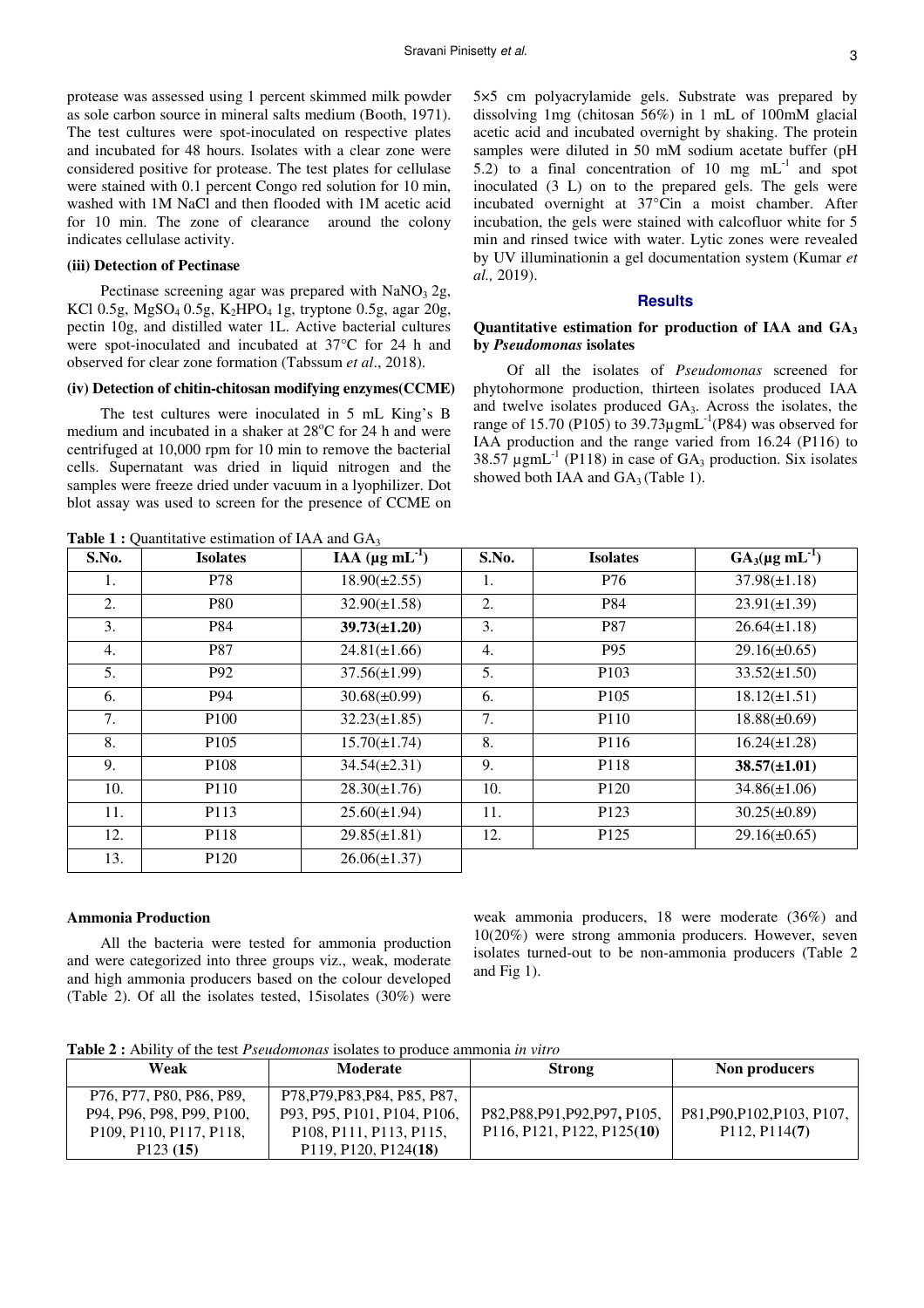

**Fig. 1:** Ammonia production by *Pseudomonas* isolates

#### **HCN Production**

Of all the isolates tested for HCN production, P87 produced maximum amount of HCN. P83 and P125 were moderate producers, whereas P93, P105 and P110were found to be weak producers. Remaining 45 isolates were non-HCN producers (Table 3 and Fig 2).

**Table 3 :** *Pseudomonas* isolates producing HCN

| S.No | <b>Isolates</b>  | <b>HCN</b> Production |
|------|------------------|-----------------------|
|      | P83              | $++$                  |
|      | P87              | $^{+++}$              |
|      | P93              |                       |
|      | P105             |                       |
|      | P110             |                       |
|      | P <sub>125</sub> |                       |

# P 93 P 87 Control

**Fig. 2 :** Production of HCN by *Pseudomonas* isolates *in vitro*  **Table 5**: Qualitative screening for biofilm formation by *Pseudomonas* isolates

# **Quantification of EPS**

EPS production was estimated in all the test isolates and the result differed significantly in the range of 2.93 to 60.58  $\mu$ g mL<sup>-1</sup>. The highest EPS production was observed in P105  $(60.58 \mu g \text{ mL}^{-1})$  and the lowest production was recorded in P103(2.93  $\mu$ g mL<sup>-1</sup>) (Table 4).

**Table 4 :** Exopoly saccharide production by *Pseudomonas* isolates

| S.No. | <b>Isolates</b>  | $EPS(\mu g/mL)$   |
|-------|------------------|-------------------|
| 1.    | P76              | $49.13(\pm 2.11)$ |
| 2.    | <b>P80</b>       | $23.41(\pm 1.17)$ |
| 3.    | P83              | $43.64(\pm 1.03)$ |
| 4.    | P84              | $13.25(\pm 0.37)$ |
| 5.    | P87              | $4.59(\pm 0.78)$  |
| 6.    | P90              | $25.28(\pm 2.23)$ |
| 7.    | P95              | $34.54(\pm 0.64)$ |
| 8.    | P99              | $31.82(\pm 2.37)$ |
| 9.    | P <sub>103</sub> | $2.93(\pm 0.21)$  |
| 10.   | P <sub>105</sub> | $60.58(\pm 1.01)$ |
| 11.   | P <sub>108</sub> | $40.18(\pm 1.22)$ |
| 12.   | P110             | $40.10(\pm 1.11)$ |
| 13.   | P111             | $33.75(\pm 1.61)$ |
| 14.   | P113             | $53.07(\pm 2.45)$ |
| 15.   | P115             | $20.21(\pm 0.90)$ |
| 16.   | P118             | $33.31(\pm 0.77)$ |
| 17.   | P119             | $14.73(\pm 1.67)$ |
| 18.   | P <sub>120</sub> | $22.55(\pm 1.54)$ |
| 19.   | P121             | $28.99(\pm 0.74)$ |
| 20.   | P <sub>123</sub> | $17.16(\pm 1.56)$ |
| 21.   | P <sub>125</sub> | $38.08(\pm 1.12)$ |

# **Biofilm formation**

The ability to form biofilm was checked among the *Pseudomonas* isolates. Of all the tested bacterial cultures, 13 could form thin film, 15 isolates formed medium film whereas8 isolates formed thick biofilm. However, 14 isolates did not form biofilm (Table 5 and Fig 3).

| Thin                                                                                                                                                                          | <b>Medium</b>                                                                              | Thick                                                                                        | <b>Non-producers</b>                                                                                                                                                                           |  |  |  |
|-------------------------------------------------------------------------------------------------------------------------------------------------------------------------------|--------------------------------------------------------------------------------------------|----------------------------------------------------------------------------------------------|------------------------------------------------------------------------------------------------------------------------------------------------------------------------------------------------|--|--|--|
| P <sub>76</sub> , P <sub>77</sub> , P <sub>81</sub> , P <sub>83</sub> ,<br>P84, P90, P95, P103,<br>P <sub>111</sub> , P <sub>114</sub> , P <sub>118</sub> ,<br>P119, P121(13) | P79, P80, P86, P87, P91, P92,<br>P98, P99, P100, P106, P110,<br>P112, P115, P120, P125(18) | P85, P93, P96,<br>P <sub>105</sub> , P <sub>108</sub> , P <sub>117</sub> ,<br>P122, P124 (8) | P78, P82, P88, P89, P94, P97,<br>P <sub>101</sub> , P <sub>102</sub> , P <sub>104</sub> , P <sub>107</sub> , P <sub>109</sub> , P <sub>113</sub> ,<br>P <sub>116</sub> , P <sub>123</sub> (14) |  |  |  |



**Fig. 3 :** Qualitative assay to detect formation of biofilm by *Pseudomonas* isolates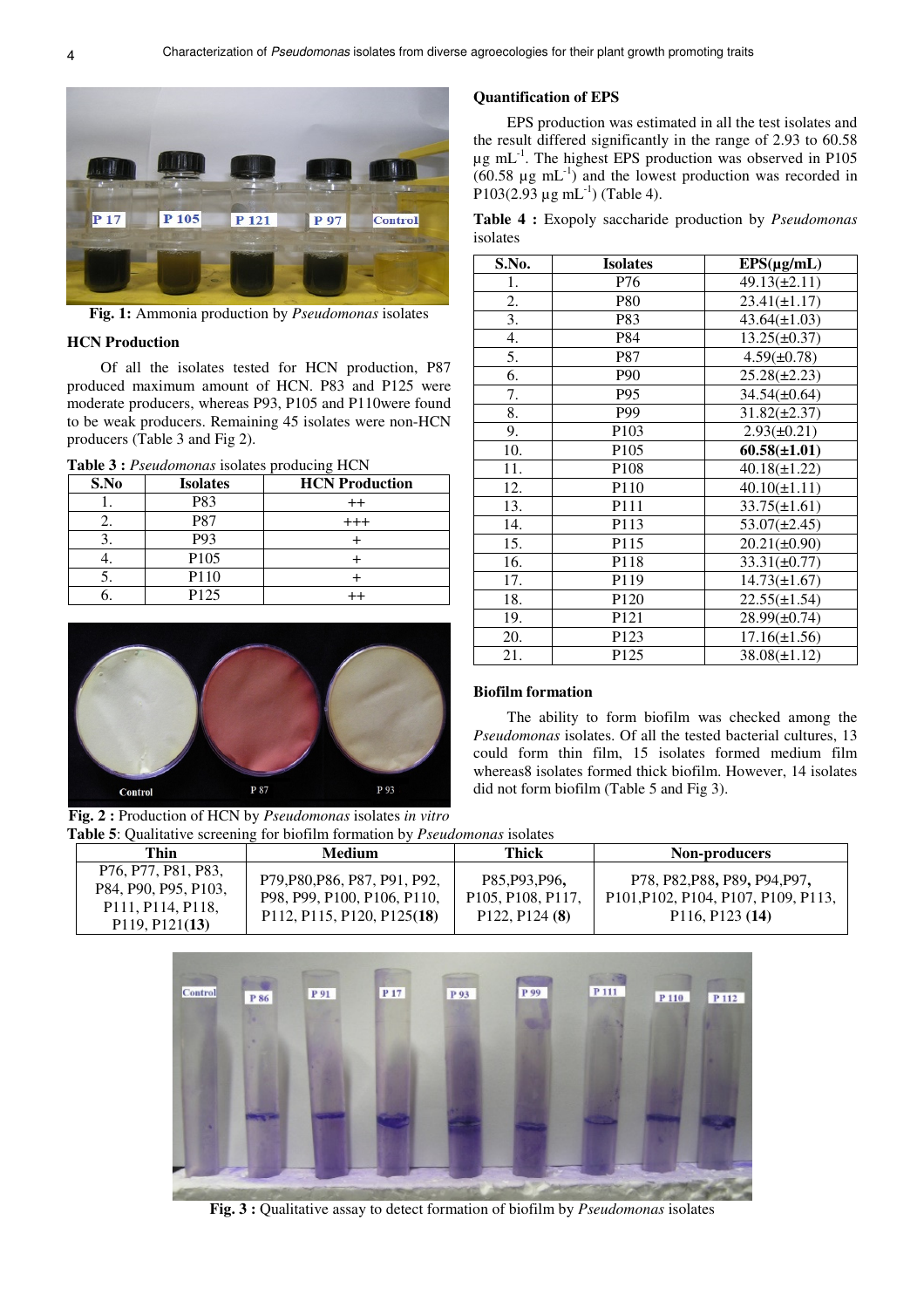#### **3.6. Production of Siderophores**

Out of 50 isolates screened for production of siderophores, P77, P81, P83, P95, P99, P105, P108, P110, P118 (i.e., 22%) isolates were found to produce siderophores (Table 6 &Fig 4).

|  |  | <b>Table 6:</b> Qualitative screening for Siderophores production by <i>Pseudomonas</i> isolates |  |
|--|--|--------------------------------------------------------------------------------------------------|--|
|--|--|--------------------------------------------------------------------------------------------------|--|

| <b>Producers of Siderophores</b>                    | <b>Non-Producers of Siderophores</b>                                                                                                                                                         |
|-----------------------------------------------------|----------------------------------------------------------------------------------------------------------------------------------------------------------------------------------------------|
| P77, P81, P83, P95, P99, P105, P108, P110, P118 (7) | ' P76, P78, P79, P80, P82, P84, P85, P86, P87, P88, P89, P90,  <br>P91, P92, P93, P94, P96, P97, P98, P100, P101, P102, P103,<br>P104, P106, P107, P109, P111, P112, P113, P114, P115, P116, |
|                                                     | P117, P119, P120, P121, P122, P123, P124, P125 (43)                                                                                                                                          |



**Fig. 4 :** Screening for production of siderophores *in vitro* in CAS medium by various isolates of *Pseudomonas*

#### **3.7. Production of hydrolysing enzymes**

The *Pseudomonas* isolates were tested for production of hydrolysing enzymes. Across the isolates, 46% (23) isolates for amylase production, 56% (28) for cellulase production, 42% (21) for pectinase and 30%(15) isolates for protease production were positive with clear zones (Table 7 and Fig. 5). The remaining isolates were negative with no zone of clearance.



**Fig. 5 :** Detection of cellulase (A), pectinase (B) and protease (C) activity *in vitro* by *seudomonas* isolates

**Table 7 :** *Pseudomonas* isolates showing hydrolytic enzymes production

| <b>Amylases</b>                                                                                                                                                                                       | <b>Cellulases</b>                                                                                                                                                                                                                 | <b>Pectinases</b>                                                                                                                                          | <b>Proteases</b>                                                                                                                                    |
|-------------------------------------------------------------------------------------------------------------------------------------------------------------------------------------------------------|-----------------------------------------------------------------------------------------------------------------------------------------------------------------------------------------------------------------------------------|------------------------------------------------------------------------------------------------------------------------------------------------------------|-----------------------------------------------------------------------------------------------------------------------------------------------------|
| P77, P78, P81, P83, P84,<br>P86, P87, P92, P96, P99,<br>P100, P103, P104, P106,<br>P <sub>107</sub> , P <sub>110</sub> , P <sub>111</sub> , P <sub>114</sub> ,<br>P117, P118, P120, P123,<br>P125(23) | P76, P77, P79, P80, P82,<br>P84, P85, P87, P88, P89,<br>P91, P93, P94, P95, P98,<br>P100, P101, P105, P106,<br>P <sub>107</sub> , P <sub>110</sub> , P <sub>111</sub> , P <sub>112</sub> ,<br>P116, P120, P121, P124,<br>P125(28) | P78, P79, P83, P85, P86,<br>P90, P91, P94, P95, P96,<br>P98, P99, P102, P105, P107,<br>P113, P114, P118, P119,<br>P <sub>121</sub> , P <sub>123</sub> (21) | P80, P83, P88, P93, P95,<br>P87, P104, P102, P108,<br>P <sub>109</sub> , P <sub>111</sub> , P <sub>120</sub> , P <sub>115</sub> ,<br>P122, P125(15) |

#### **3.8. Chitinolytic Activity**

Out of 50 isolates screened for the chitinolytic activity using the substrate chitosan 56% DA, 18% (i.e., 9) were positive with clear halo zones and 82% (i.e., 41) were found to have no activity. (Table 8 and Fig.6)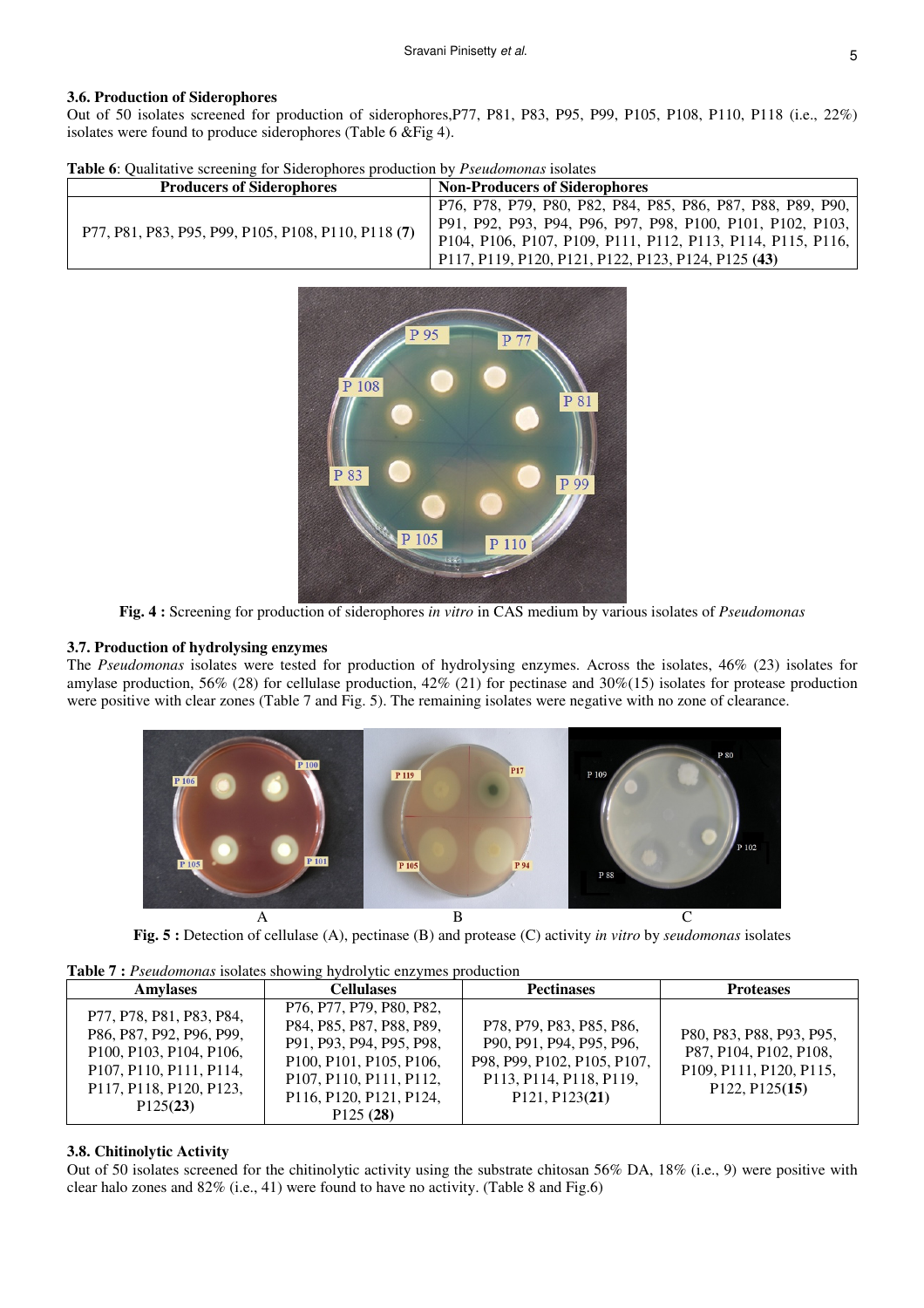| <b>Table 8:</b> Production of CCME by <i>Pseudomonas</i> isolates |  |
|-------------------------------------------------------------------|--|
|-------------------------------------------------------------------|--|

| <b>Strong</b> |                      | <b>Medium</b>                          | Weak                                    | <b>Non-Producers</b>                                                                                                                                                                                                                           |
|---------------|----------------------|----------------------------------------|-----------------------------------------|------------------------------------------------------------------------------------------------------------------------------------------------------------------------------------------------------------------------------------------------|
| P83, P87 (2)  | P93,<br>P116,<br>(4) | P <sub>110</sub> ,<br>P <sub>120</sub> | P77,<br>P82,<br>P <sub>121</sub><br>(3) | P76, P78, P79, P80, P81, P84, P85, P86, P88, P89, P90, P91, P92, P94, P95,<br>P96, P97, P98, P99, P100, P101, P102, P103, P104, P105, P106, P107, P108,<br>P109, P111, P112, P113, P114, P115, P117, P118, P119, P122, P123, P124,<br>P125(41) |



Fig. 6 : Dot blot assay for qualitative detection of chitinase/chitosanase activity

 To summarize the results of characterization of isolates for various PGPR traits as mechanisms of plant growth promotion, it was observed that 26% isolates were IAA producers,  $24\%$  were GA<sub>3</sub>producers,  $42\%$  were exopolysaccharide producers,  $86\%$  isolates produced producers, 86% isolates produced ammonia, 20% produced siderophores, 72% formed biofilm, 12% were positive for hydrogen cyanide, 46% exhibited amylase activity, 56% exhibited cellulase activity, 42% produced pectinase, 30% produced protease and 18% showed chitinase activity (Fig7).



**Fig. 7 :** Distribution pattern of various PGPR traits

#### **Discussion**

In the current investigation, *Pseudomonas* spp. from diverse agro-ecologies of India were screened for plant growth promoting traits. Out of 50 *Pseudomonas* isolates*,* 13 isolates produced IAA and 12 isolates produced GA3.The highest amounts of IAA and  $GA_3$ were recorded with P 84 and P118respectively.The results are in line with other findings where the Pseudomonas have been reported to produce IAA and GA3 (Praveen Kumar *et al.,* 2012) and other plant growth regulators. Some of the isolates exhibited a strong ammonia producing ability. HCN production have been reported to play an essential role in the biological control of pathogenic fungi and deleterious rhizobacteria (Kumar *et al.,* 2015). The possible use of siderophores as biopesticides paved special interest to study Pseudomonas

(Wilson, 1997). Systemic resistance is also induced by siderophores (Aznar *et al.,* 2015). In the present study, 10 isolates were found to produce siderophores indicating that they may be involved in induction of resistance against stresses in crop plants. Variation in their ability to produce hydrolysing enzymes among the isolates was observed in the present study. Production of hydrolytic enzymes plays a vital mechanism in suppression of phytopathogens. These enzymes are implicated as one of the modes of action of biocontrol agents and also helps in enhancing soil fertility (Bibi *et al.,* 2018). When screened for chitinolytic activity, 50 isolates of *Pseudomonas* responded differentially. Chitosanases with low degree of deacetylation possess antimicrobial action and chitosanases with high degree of deacetylation contribute to plant growth (Glick *et al*., 1999). Evaluation for EPS production and biofilm formation was carried out with all the isolates. EPS producing rhizobacteriahelps in maintaining soil moisture and formation of soil aggregates (Uzma Sultana *et al.,* 2021). In the current study, EPS production among the isolates was significant.

#### **Conclusion**

The isolates of *Pseudomonas* used in this study exhibited diversity in their plant growth promoting traits and thus could prove to be effective biostimulants. While majority of the isolates produced ammonia and biofilm, very few isolates showed CCME activity. Other traits were at moderate level for all the isolates. The diversity in the PGP traits demonstrates importance of the agro-ecological variability and emphasizes need for in-depth analysis of the microbial diversity. A particular trait is not responsible for the overall development of the plant. Plant growth promotion is attained by the synergistic action of all the plant growth promoting traits. Further investigations on these *Pseudomonas* for their ability to promote under pot culture studies followed field evaluation could give promising strains to promote growth and productivity of the crops.

#### **Acknowledgements**

The authors extend their appreciation to Indian Council of Agricultural Research (ICAR), Ministry of Agriculture, Government of India, New Delhi for financial support under the network project "*Application of Microorganisms in Agriculture and Allied Sectors (AMAAS)- Nutrient Management & PGPR*"*.*

#### **References**

- Ali, B.; Sabri, A.N. and Hasnain, S. (2010). Rhizobacterial potential to alter auxin content and growth of *Vigna radiata* (L.). *World Journal of Microbiology and Biotechnology*, 26(8): 1379-1384.
- Ansari, F.A. and Ahmad, I. (2018). Biofilm development, plant growth promoting traits and rhizosphere colonization by Pseudomonas entomophila FAP1: a promising PGPR. *Advances in Microbiology*, 8(03): 235.